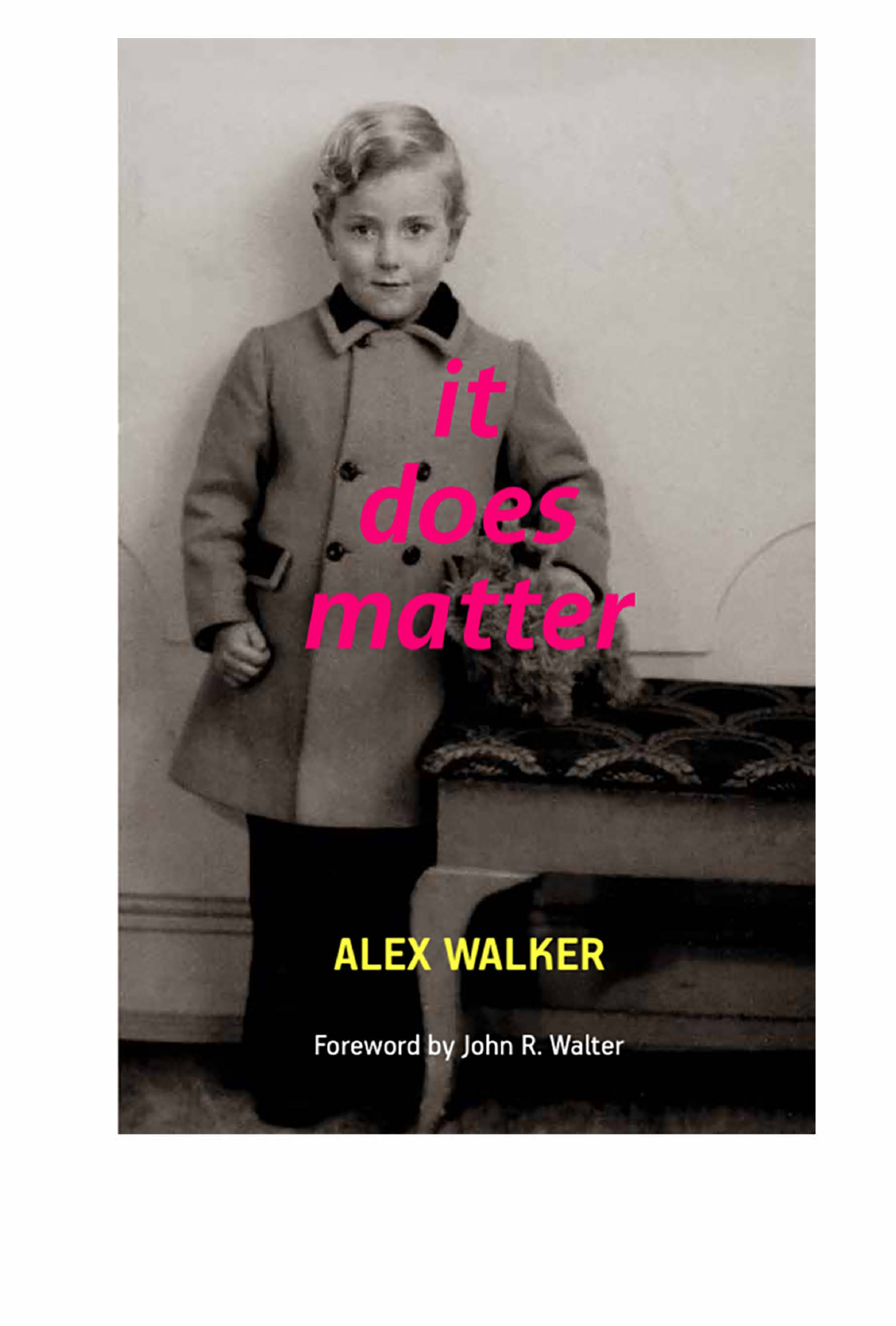*it does matter*

by Alex Walker

self-published in Cyprus the sunshine island

<www.mralexonline.com>

I HOPE YOU ENJOY THESE EXCERPTS FROM MY BOOK, PLEASE FEEL FREE TO CONTACT ME AT

[info@mralex.online](mailto:info@mralex.online)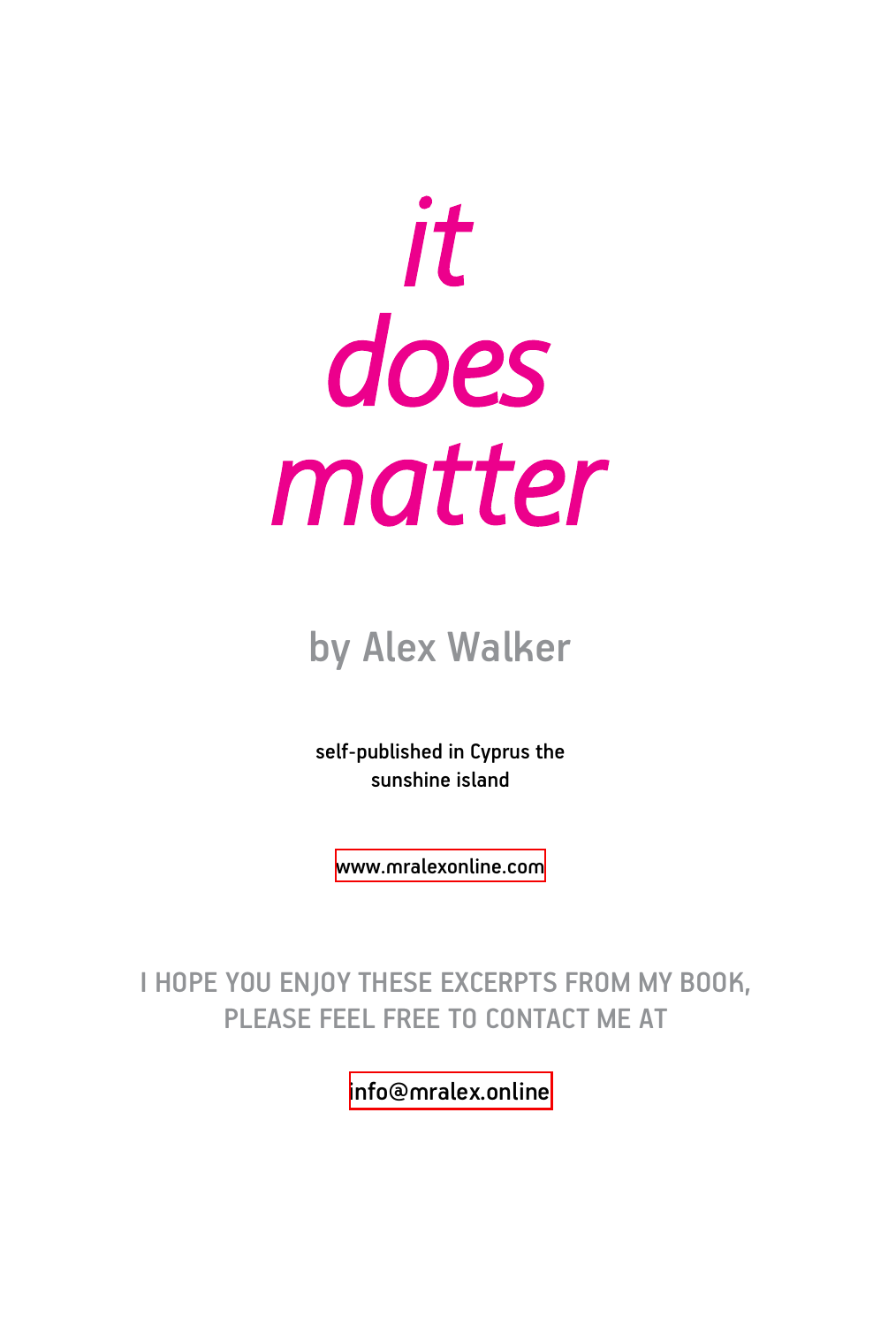## JACK IN THE BOX!

#### *I thought I was a hard-working person - then I went to work for Jack!*

#### *(Excerpt from this chapter)*

# <sup>30</sup> NEWCASTLE UPON TYNE, ENGLAND 1968

Jack saw Ken writing entries in his record book one morning and asked Ken "What are you doing with the book?" He explained that he liked to keep a record of his work and Jack, thinking it was an excellent idea, immediately asked Ken for a copy of the book. Ken said he could not do that, as the book belonged to him and not the company. A public row ensued (not unusual during Jack's regular plant tours), and I saw Jack storm off back to his office, like a white tornado smashing through the busy factory. Ken came to see me and complained that Jack had just fired him for refusing to share his information. I told Ken to remain at work while I went to see Jack in his office.

Jack was eating his usual full English Breakfast on a tray from the café and asked me abruptly what I wanted. I suggested that he had been hasty in firing Ken, who had a long service record with the company and had never previously been in trouble. Jack was insistent that the dismissal stood unless Ken handed over the information. I urged him to re-think and find an alternative way to satisfy both Ken's and the company's needs, but Jack insisted he would not withdraw the dismissal and went back to eating his bacon and eggs. Before I left Jack's office, I informed him that unless he reinstated Ken within the hour, I would withdraw all our labour from the factory. Jack did not take this threat from a 21-year-old upstart well and had difficulty in keeping his runny fried egg on his breakfast plate. I left his office with a somewhat flowery, but clear answer, and an equal determination not to be bullied by a boss who had rushed to a decision without thinking. I felt strongly that the matter could have been resolved with a little more patience and thought - not something Jack or I had in abundance.

Back at my machine, I called the committee members over and informed them of Jack's refusal to reinstate Ken. The Chapel committee voted to support my proposal to withdraw our labour, so I closed my toolbox, switched off my machine, and walked out of the factory. It was quite a sight to see each machine in the factory close down one by one. The employees followed me out into the car park, and I could see Jack at his office window, gesticulating and shouting at us to return to work.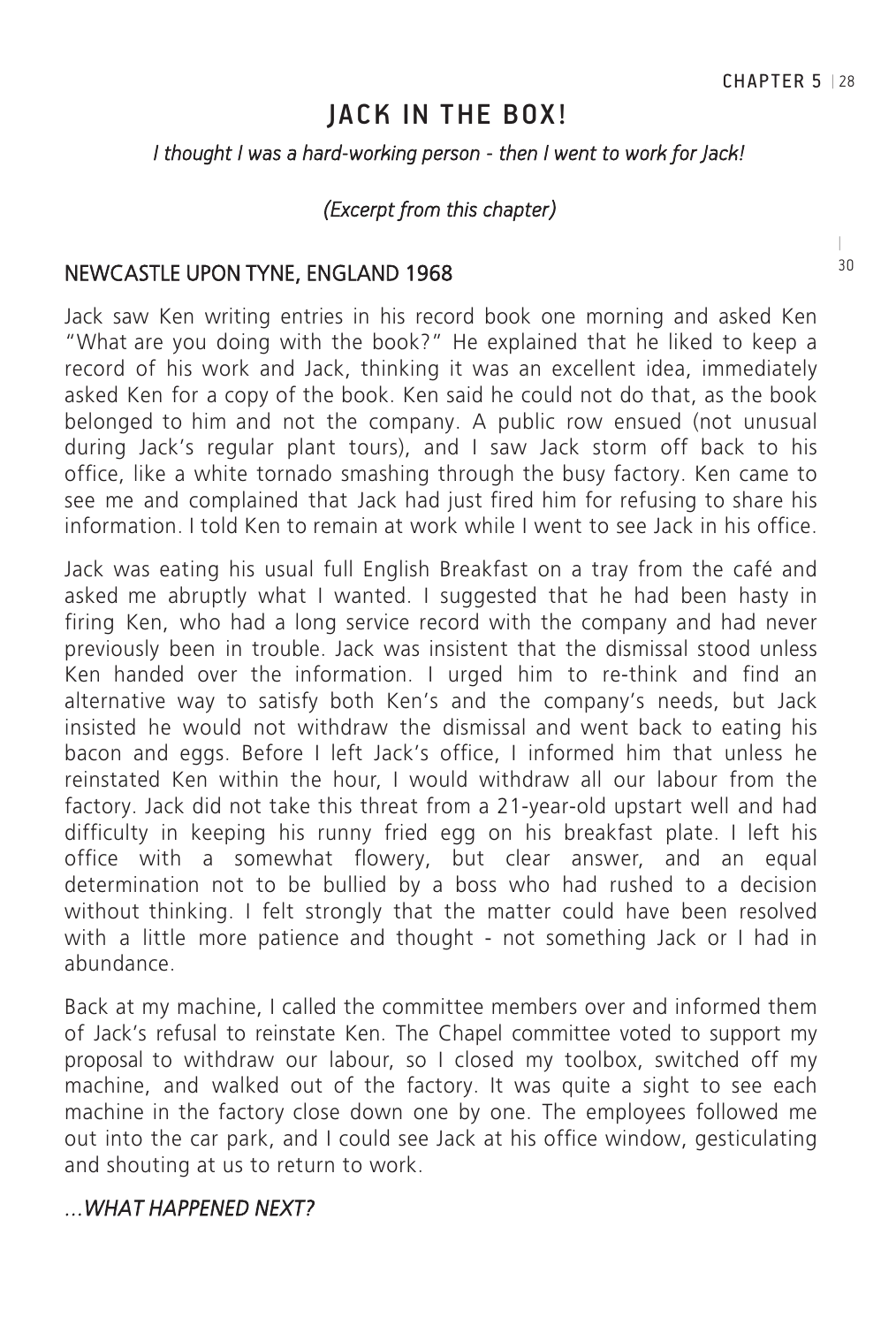# BACK HAME TAE TRY AGAIN

#### *If you think you might be in the wrong industry sector, think twice before making the same mistake again*

#### *(Excerpt from this chapter)*

#### CAERPHILLY, WALES 1980

We were the leading printer for Johnnie Walker Red and Black label brands and produced the "gold colour" on Johnnie Walker labels with a bronze powder process that gave a unique metallic gold finish. The Johnnie Walker Marketing Department loved the appearance it gave; the method involves bronze powder 'dusted' onto a printed adhesive graphic where the powder sticks to the prepared image. Special brushes and rollers remove the excess powder while throwing up clouds of bronze metallic dust over the entire production area. It also required a lot of skill and knowledge by the machine minders to maintain a consistent quality level. However, wastage was high, and the inconsistency of the process meant that thousands of hours were spent in the quality inspection area trying to separate imperfect labels from good ones; hence the high price/high-cost process ate into our otherwise healthy label margins. I found myself in the Johnnie Walker Bottling Plant almost weekly, assuring the customer that our next batch would be of significantly better quality than the last. It was not unusual to start a meeting in those days with a glass of Black Label, despite the 9 am time. It was also a privilege to play the nearby Turnberry Golf Course (now owned by Donald Trump) on many occasions. The Johnnie Walker Distillery had Corporate Membership, and a round of golf usually started with players being provided with a half bottle of Black Label to keep out the chilly western winds. It was a struggle to drink the other half bottle supplied for the back nine holes! My golf game always seemed to deteriorate on the back nine, although over the years my game hardly changed whether I was sober or not!

To improve the quality and cost-effectiveness of our label production, I visited the DRUPA Print Exhibition in Dusseldorf, Germany, to review new labelling equipment. As I was leaving Dusseldorf Airport for my return flight to Glasgow, I felt a tap on my shoulder and was quickly pushed against the wall and surrounded by armed police. They handcuffed me, marched me to their police van and drove me to the local jail!

#### *...WHAT HAPPENED NEXT?*

| 61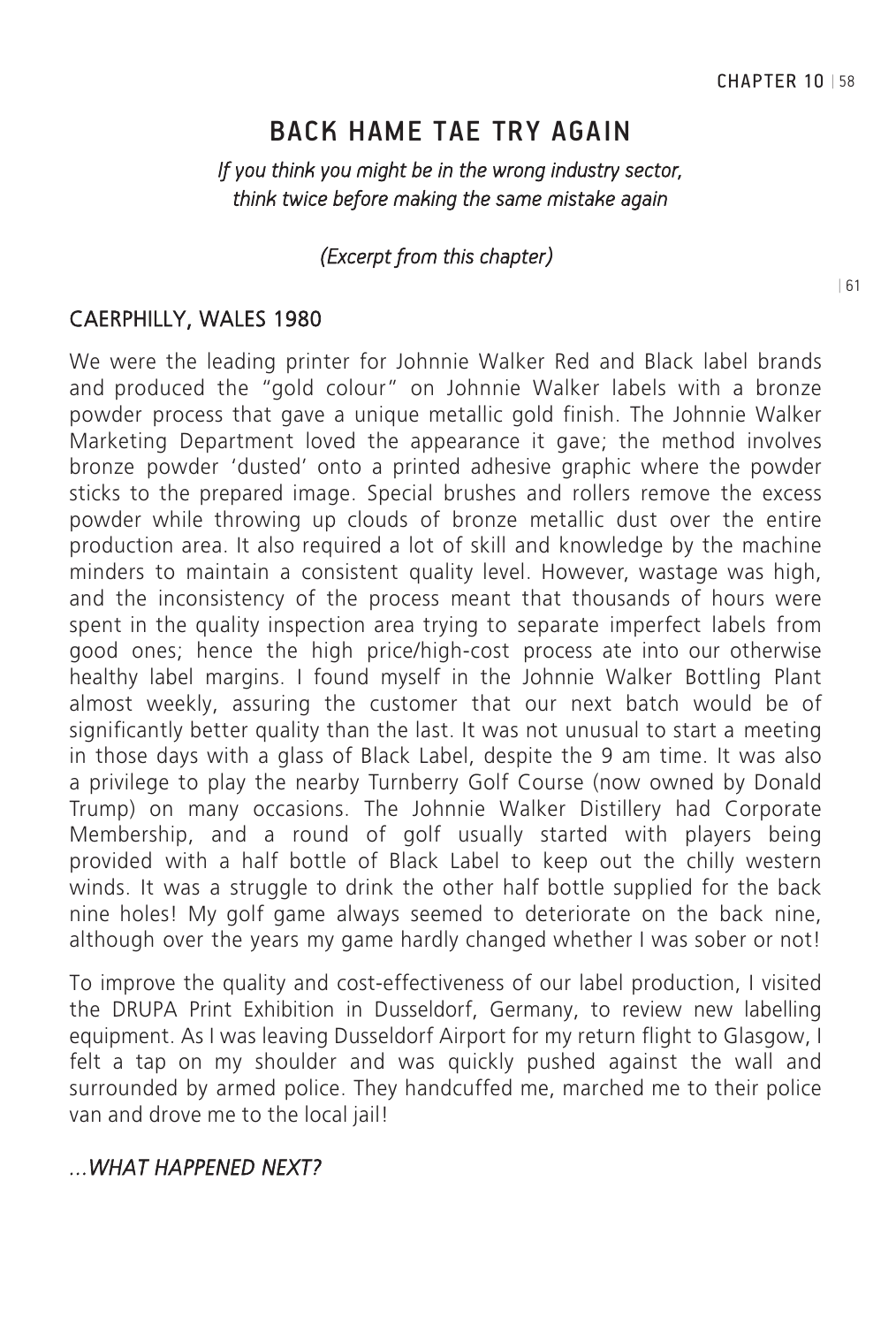# THE FIRST VIRTUAL FAC TORY

#### *The contract required a Near Site in Scotland. Corporate imposes a worldwide embargo on new facilities.*

#### *(Excerpt from this chapter)*

#### GLASGOW, SCOTLAND 1992

Winning is always enjoyable in business, especially when it comes at the end of a long, and hard-fought fight for survival. Thorp Arch was now adding new customers to its growing portfolio, increasing sales and profits, and we were introducing new products and services all the time. I was busy finding our Near Site facility in Scotland's 'Silicon Glen' to serve our newly agreed 4-hour fulfilment service to IBM's Assembly line near Greenock.

The phone rang. It was my boss, Fred, in Chicago: "Alex, I understand the new IBM contract calls for you to have a Near Site Plant in Scotland. Unfortunately, the Board has resolved today not to approve any new Plants for the foreseeable future. We have issues in different parts of the world and are cutting back to contain our losses. Sorry to bring you bad news, but the Chairman and I know you will find a way to keep the IBM contract."

IBM insisted they needed a Near Site to support their Just-In-Time supply of parts to their PC assembly lines. At my next meeting, I decided not to inform IBM of Donnelley's decision, at least not for the moment. I needed more time to consider what I could do to save the contract and, more importantly, the future viability of the Thorp Arch Division. Walking across the IBM car park on that Friday evening, I bumped into Allan, a friend and supplier of ours, who said: "You look as if you've lost a pound and found a penny, Alex. Fancy a beer and a pie tonight?" I had planned to drive back to Yorkshire, but a beer and a pie sounded just what I needed compared to a miserable long drive home. We agreed to meet later at a pub opposite Allan's factory in Glasgow, a short distance from IBM.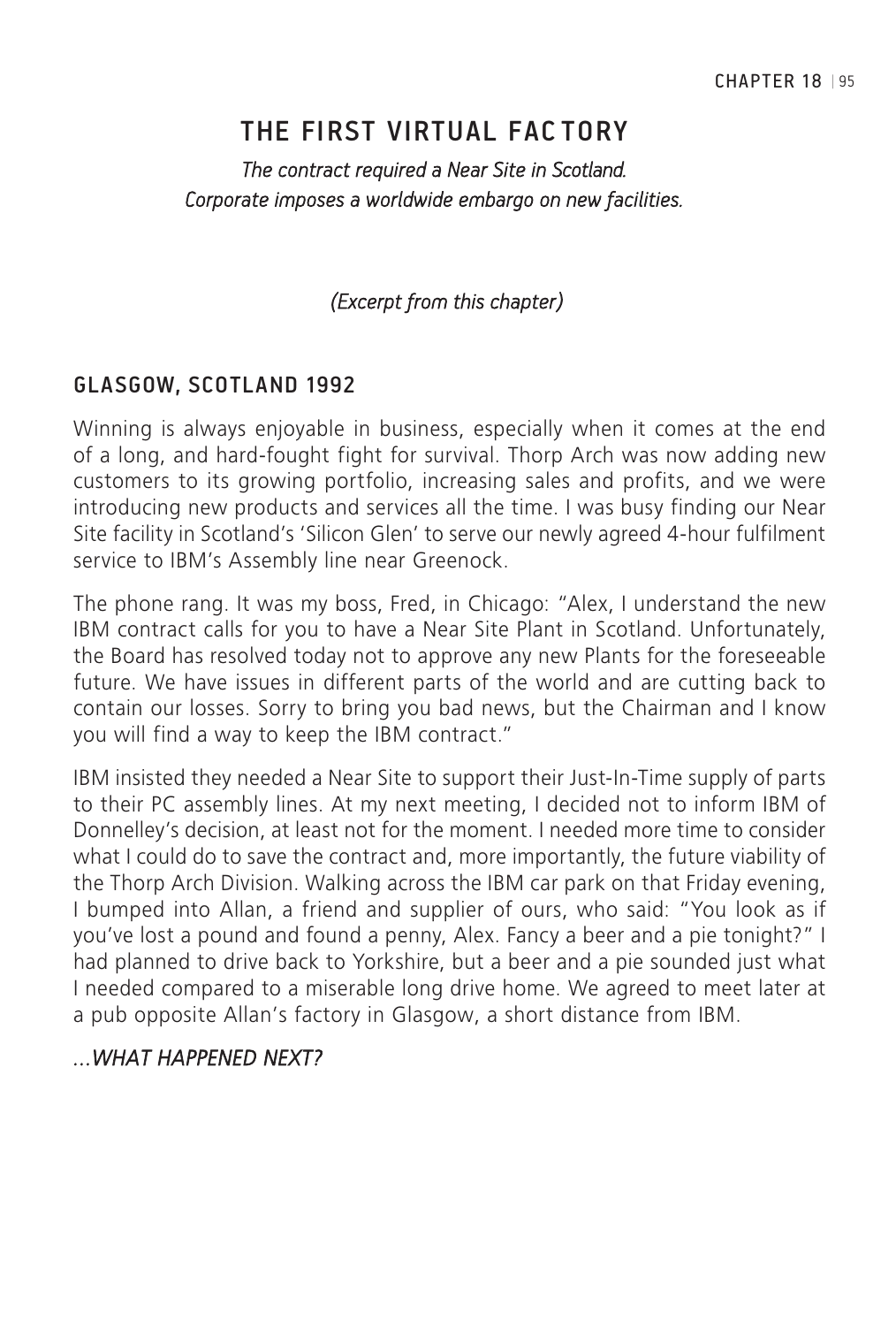# STRATEGY IS ONLY ABOUT WINNING

#### *When you build trust with great customers they will also help you when times get rough!*

#### *(Excerpt from this chapter)*

| 117

#### THORP ARCH, ENGLAND 1993

Derek, who was a senior procurement manager, collared me during one of my frequent visits to IBM: "Alex, you and Thorp Arch have been great supply partners for us. I want to inform you of the forthcoming major changes that are bound to adversely affect your printing business. We don't see the future of documentation remaining in print, as with the onset of digitalisation it's likely to move to non-print media like CD's and will eventually be available online."

Derek was frank and, as usual, supportive. "Nothing will impact volume in the short-term Alex, but we are sure a steady decline in orders over time will be the trend. As one of our best supply partners, we wanted you to be aware of this now as it will undoubtedly affect your business going forward." It was devastating news. Our Global Technical Documentation Business had significant investments in print equipment and resources spread throughout the world, and I now realised that our printing 'Doomsday Clock' was ticking fast. I thanked Derek for giving me advance notice and once again made the long journey back to Thorp Arch with mixed feelings.

The phone rang. "Alex, this is Martin, I'm Marketing Director of Motorola Europe, based in the UK. I got your name from IBM; they say you're good at solving problems and could help us with our documentation supply issues." Within days I found myself in front of the Motorola Europe Marketing Team near London, where Martin gave a presentation of Motorola's Mobile Phone Business, explaining: "The reason I called you Alex was that despite having six printers producing documentation, they cannot keep pace with our mobile phone market demand. It's getting so bad that we're now rationing product sales in most of our European regions."

I asked Martin to describe their process from software design engineering to final assembly and distribution. He then spent the next hour writing on large sheets of paper and hung each page around the meeting room walls. Eventually, when I could see he was about to run out of wall space, I interrupted and said: "OK, Martin, thanks for such a detailed overview of your processes." He asked me what my thoughts were, and I proceeded to tear a tiny piece of paper from my notepad, about the size of a postage stamp, wrote on the paper, folded it until it would fold no more and handed it to Martin. I asked him to open it and read out loud what I had just written. He read out the words 'GIVE US THE ORDER', then sat back, smiled and asked, "How can you guys help us, Alex?"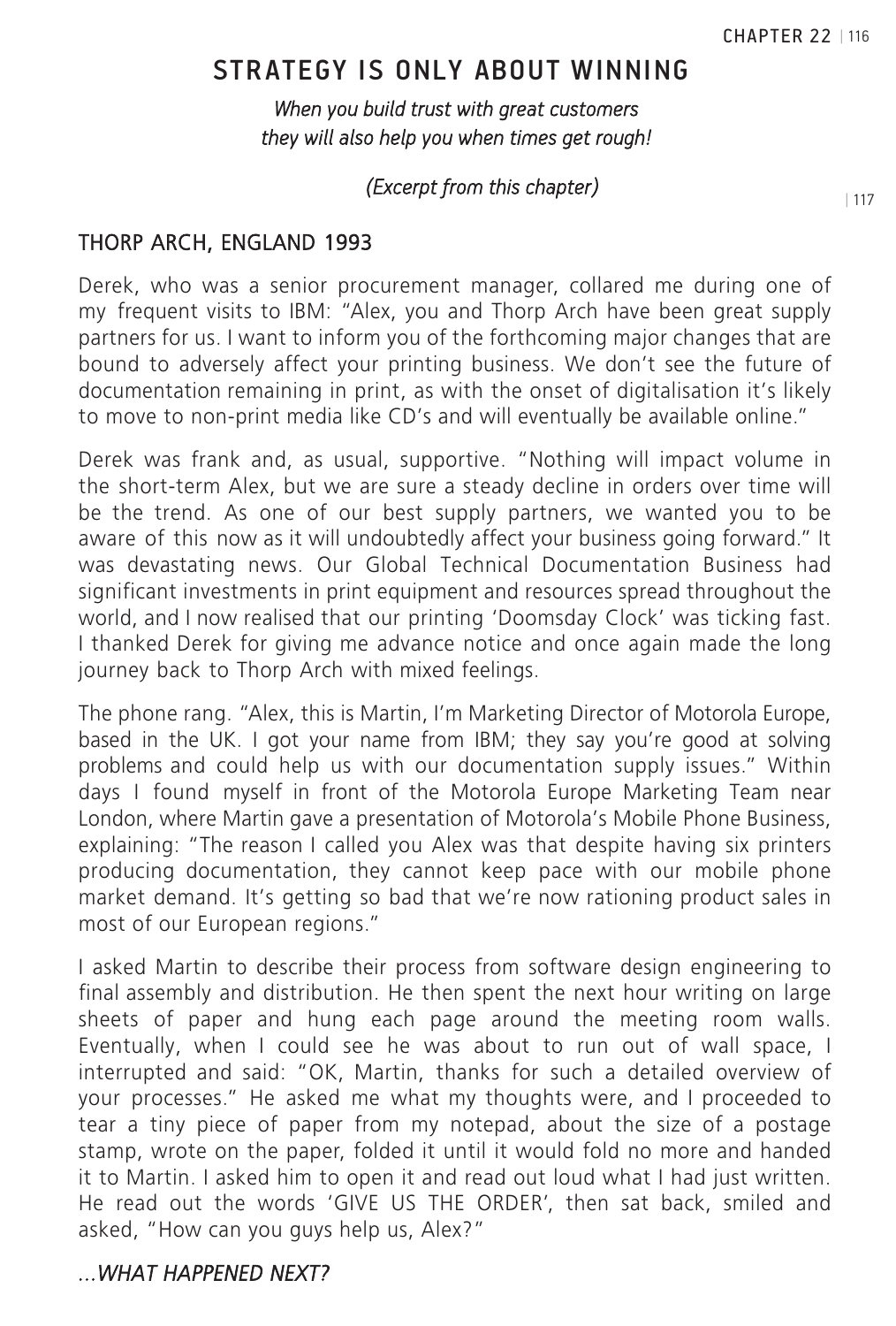# UPWARDS AND BACKWARDS!

*Digital technology becomes a real threat. Will we be the quick or the dead? Slow death is not a strategy.*

*(Excerpt from this chapter)* 

| 142

#### YORK, ENGLAND 1995

We won a large Magazine contract which included inserting a prize draw form into a national magazine, awarding good prizes to the purchaser. If the card inserts had an identifiable number on it, the purchaser could merely phone up and claim their prize.

The phone rang, it was the Magazine Publisher: "Alex, our security has noticed that a high number of our prizes are being won and delivered to the York postal region. We may have a security problem in your plant." I realised that it amounted to fraud so, in collaboration with the Publisher and the local Police, we set a trap the following week. We were able to identify four of our employees involved in the scam. We called the Police, and the four culprits immediately admitted the fraud, were arrested and taken for questioning. The Publisher thanked us and worked with us to tighten the security of their prize draw for future print runs.

My lovely Mum was staying with us, and I told her the story of employee fraud over dinner that evening. She listened carefully, then enquired what I would do with those employees. I replied that the Union was involved and were making an appeal for clemency the next morning. They had already phoned me to ask me not to dismiss the employees. I explained that I had met with my Managers that afternoon and their unanimous vote was to dismiss the four employees concerned, as my management were worried that any leniency would send the wrong message. Mum looked at me and said, "Son, you've told me that the four employees have admitted they did wrong, and they now have a Police record to show for their deeds. It looks like it's now down to you to decide their fate tomorrow morning. Don't you think that they have been punished enough? From what you say, they're not well off, and if you fire them they will not get another job easily in York, and certainly not a job that pays them as well as your company does which will badly affect their families. I think you should give them another chance. Remember Son, when you're down and out, you never forget kindness when it's shown to you." I told my Mum that I would sleep on it.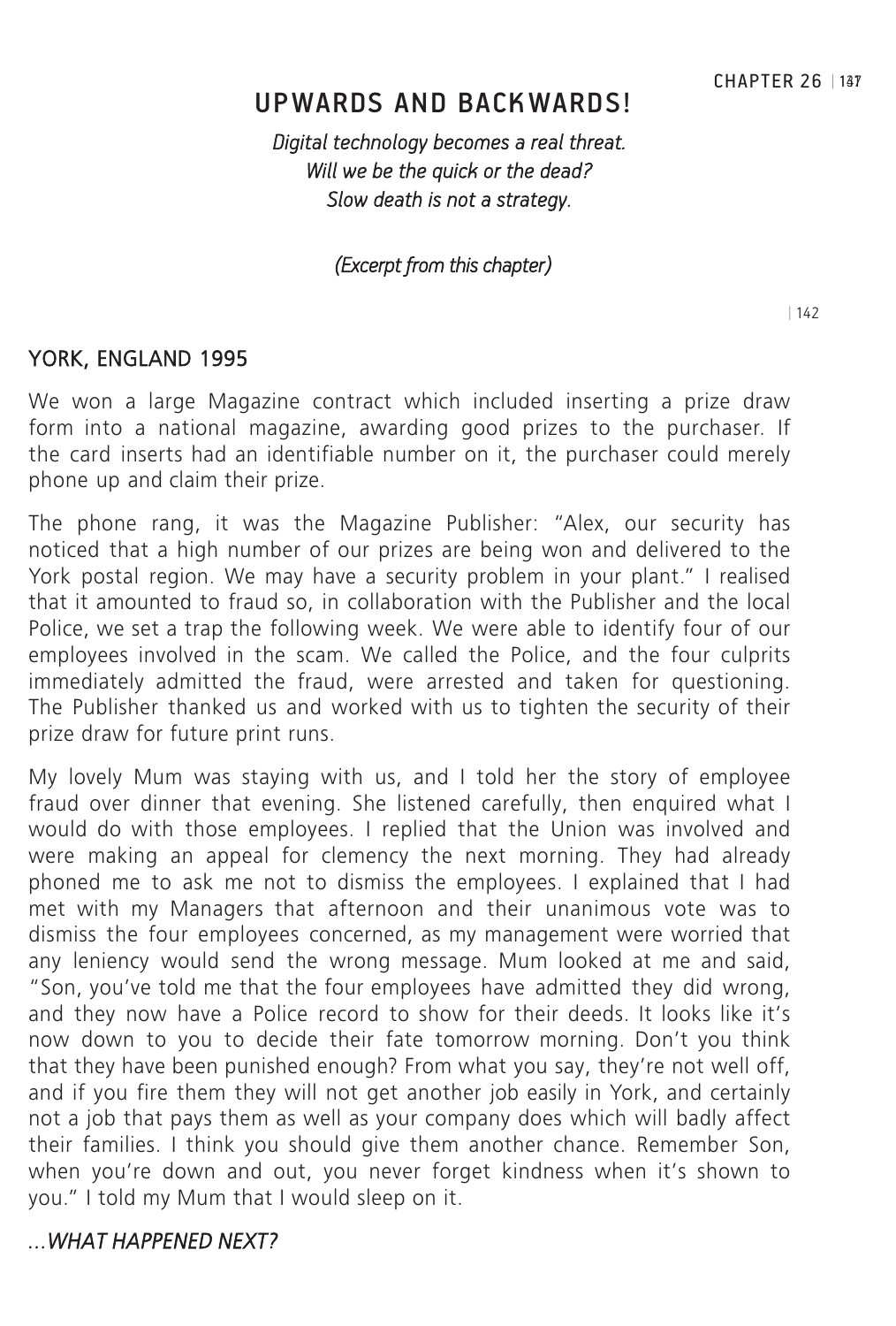# GOING DOWN, ALL THE WAY

#### *Professional advisors can get things wrong. Be prepared when you both get it wrong; it will hurt*

#### *(Excerpt from this chapter)*

#### YORK, ENGLAND 1996

Now a free agent, I wanted to create a customer service focused business that would help customers drive their products from design to delivery into their markets quickly. Most companies responded to market demands too slowly and I saw a gap in the market as a supplier to companies who needed support in getting their product cycle times down.

I met Josh in his office overlooking the Lace Market in Nottingham, England. Josh differed from your usual former Bank CEO. Previously he had the distinction of being the youngest Building Society (Mortgage Bank) CEO in the UK. A firecracker of a personality who liked nothing better than to get to the point without delay! Josh had created a unique business model; matching former CEOs and high-level Finance Directors with Venture Capitalists and Private Equity firms looking for top-level candidates for Management-Buy-Outs.

I was in full flow presenting my career to date and ideas for a business start-up when Josh stopped me in my tracks: "Hang on Alex," he said, as he picked up the phone, "Eric, get over here quick - you need to meet this guy and listen to his story!" Eric brought with him the Senior Partner of their large Corporate Finance firm. They seemed to enjoy my story and ideas, and promised to look around for a Management-Buy-Out opportunity to match my skills. Eric soon called and said he had faxed me a profile of a small printer in the Midlands that was for sale. He said that I should look at it as the audited accounts were extraordinarily healthy, and although only a small business, its profits and cash flow would be an excellent vehicle for my future acquisition plans.

I visited the small plant and, frankly, could see nothing unusual about its products, equipment or people. However, the financial accounts and the trading record were excellent, so I made an offer with the support of a Venture Capital firm and a Bank. I hired a top Audit firm to carry out independent due diligence, and their report showed a robust well-funded balance sheet going back four years, with stable cash flows and a low-cost base. It seemed perfect to use as a financial platform to attract more significant investments on a buy-and-build strategy. The opportunity to restart my career excited me.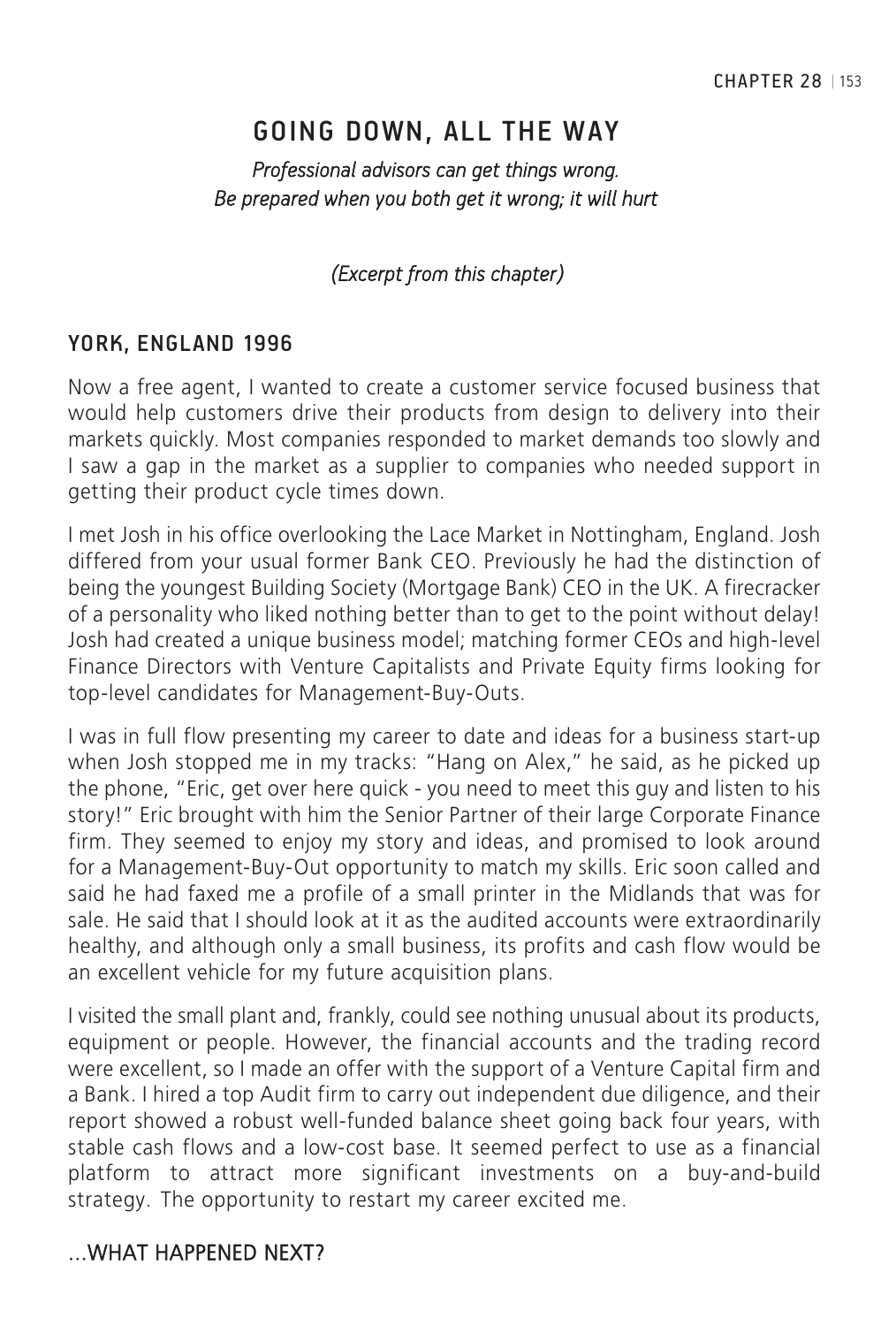# THANK YOU FOR MAKING US STRONGER

*Make sure you get equity - then show them how it's done!*

#### *(Excerpt from this chapter)*

### KIELCE, POLAND 2002

Kielce and Starachowice towns both suffered in the wake of Communist rule with Starachowice suffering the most with unemployment at over 35%; both towns needed a major facelift. The President had carefully selected a 'yes man' as Plant Manager at Starachowice; he revealed little and spent most of his time spying on employees through his security monitor - he told me his job was to make sure the employees did their work. I replied, "Maybe they know you are watching them and want to keep you in your office!" The translation didn't work well, so we moved on.

Most of the employees at Starachowice had moved over when the company purchased the assets of an older Print plant in Katowice, some 160 kilometres away. There had been little attempt to create a unified business culture between the three groups of employees at Kielce, Starachowice and Katowice, which resulted in the lack of a single company identity. Kielce, as the residence of the Lady President and the original location, assumed the role of 'Big Brother'.

I spent the remainder of my time walking around the plants, and meeting with key managers and employees. On the last night, I had dinner in Kielce with Bill and his team: "Well, Alex, you have had a look at the business - is it broken?" My reply to Bill was equally short, "No, it's not broken." I went on to explain that the present management team was focused internally and would not be able to take the business through to a successful shareholder exit. I pointed out that they were failing the investors and employees by not taking advantage of exports to the European print market, and they were not getting the best out of their people. Bill then asked what needed to be done to fix and prepare the business for a future shareholder exit. I said there was an urgent need for a new strategic plan, and some short-term measures should also be taken immediately to stop the current financial losses. Management had lost the trust of employees, and the current environment lacked the openness to thrive; employees had told me they were frightened to speak openly. Their sales profile indicated that they were focused solely on their domestic market, whereas I felt there were substantial export opportunities.

Bill offered to extend my temporary consultancy contract to the end of the year, which would mean me moving to live in Kielce.

#### *...WHAT HAPPENED NEXT?*

| 159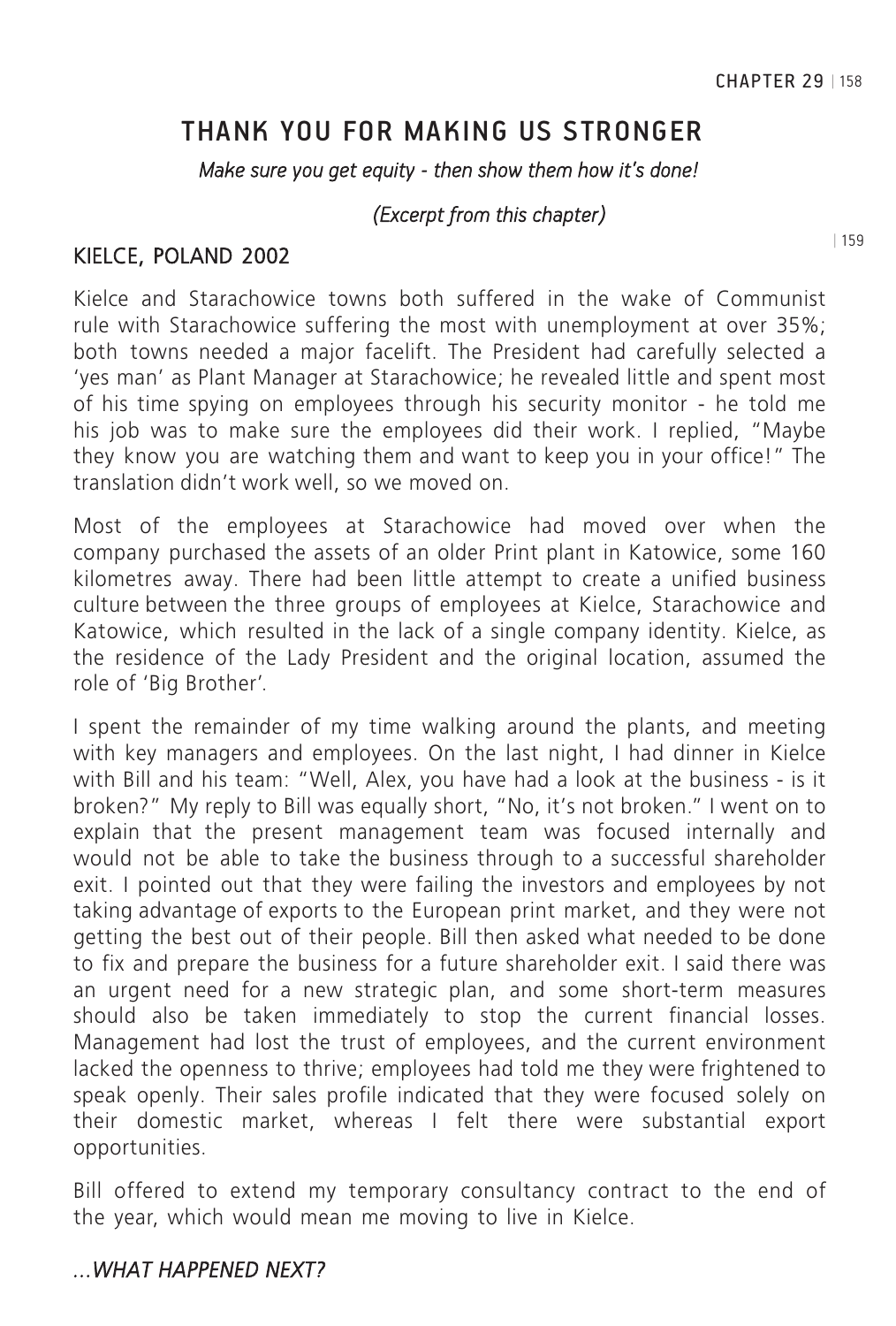# EPILOGUE *it does matter*

*Tips from the road less travelled*

# LEADERSHIP

*Leadership is a bit like sandpaper, it doesn't have to be abrasive but without the grit it is useless.*

# CUSTOMER SERVICE

*Good customer service makes your business better. Fabulous customer service is far more powerful, driven by customers who tell everyone just how great their experience was.*

# MERGERS & ACQUISITIONS

*Beware of mergers, it might mean that one of the parties has given up.*

# **OUALITY**

*Quality may no longer be free, but it sure is cheaper than poor quality.*

# TRADE UNIONS

*Trade Unions have had their day, their year and their century; if you treat people well Unions become redundant.*

# MANAGEMENT

*The keys to great management are employee efficiency, customer focus and supplier reliability.*

# CUSTOMERS

*Listen to customers who ask for help; they needed it yesterday.*

# SUPPLIERS

*Pick the best ones, give them a hard time - but build trust.*

# **COMMUNITY**

*The people that live near your business location are the family and friends of your employees. Helping your community will make employees appreciate you more.*